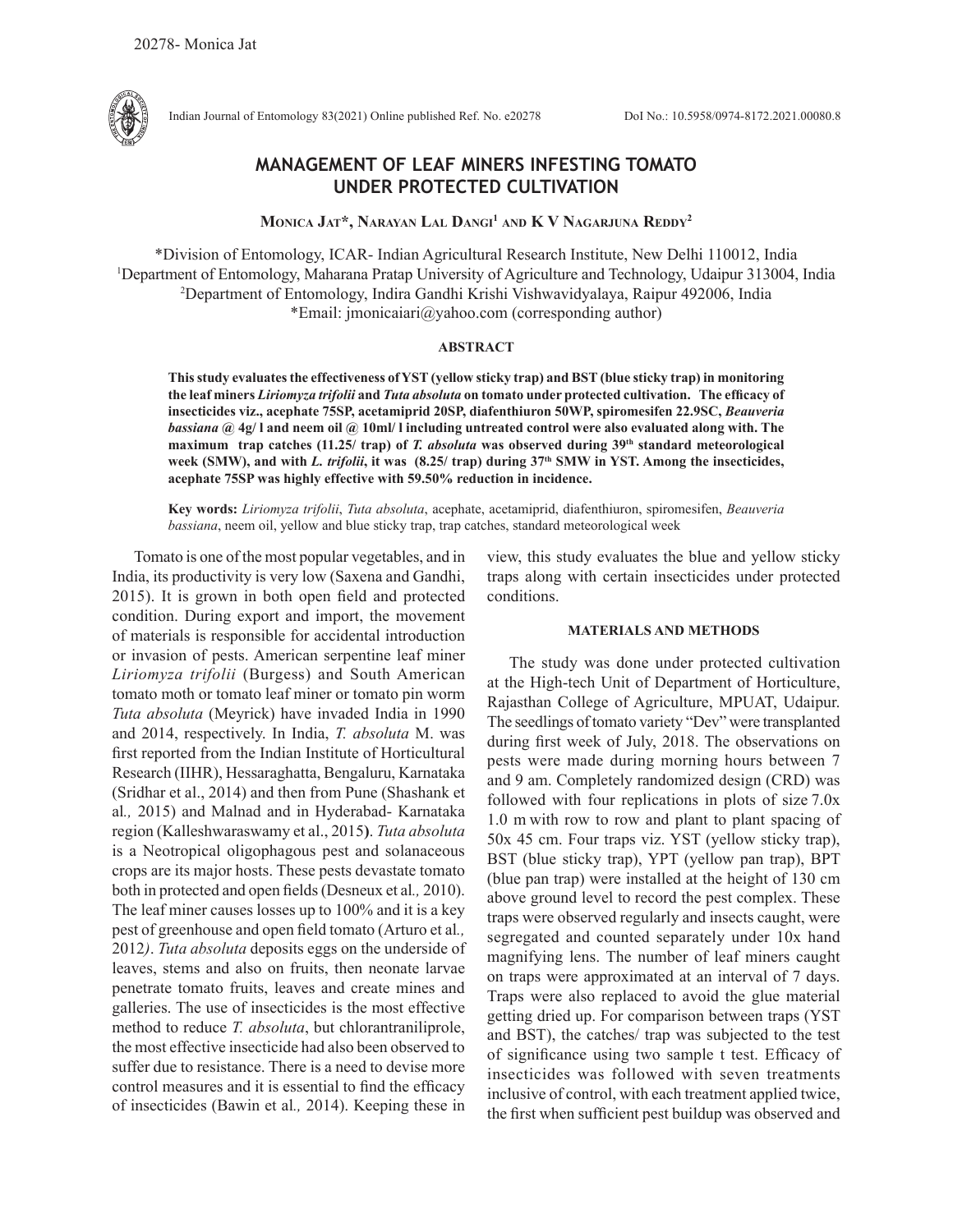second 30 days after first spray. Leaf miner incidence was estimated by visual count, during the early morning hours from five randomly tagged plants/ plot, before spray as pretreatment counts and at 1, 3, 5 and 7 days after spray (DAS). Also trap catches were counted and observations analysed after converting to % reduction in incidence (Henderson and Tilton, 1955). These data were transformed into arc sine values and then subjected to ANOVA to find out the significance of the efficacy of treatments.

#### **RESULTS AND DISCUSSION**

The results obtained on the comparison of sticky traps reveal that the maximum incidence of *T. absoluta*  was observed in 39<sup>th</sup> SMW on YST with 11.25/ trap, while that of *L. trifolii* was during 37<sup>th</sup> SMW (8.25/ trap). Thus, YST was more effective than BST (Table 1). Previously, Nayana et al*.* (2017) observed that the *T. absoluta* caused devastation in both open field and in polyhouse, and its density increased with the growth of crop under both field and polyhouse. Bayisa et al. (2017) observed that YST impregnated with castor, lavender and lemon oils attracted more catches. Kaur et al. (2010) with *L. trifolii*, observed that its incidence was less during the early season; and Martin et al. (2005) with red, blue, violet-, green-, white-, and yellowcoloured traps in celery observed that yellow opaque or translucent sticky cards attracted more.

The insecticides when evaluated revealed that there are significant reductions in leaf miner incidence at 1, 3, 5 and 7 days after first as well as second spray; pretreatment counts were uniform and varied from 18.33 to 24.00/ 5 plants; after first spray, acephate

Table 1. Efficacy of traps against leaf miners under protected cultivation (2018)

|               |             | Mean No./ trap |            |         |
|---------------|-------------|----------------|------------|---------|
| <b>SMW</b>    | T. absoluta |                | L. trifoli |         |
|               | YST         | BST            | YST        | BST     |
| 06-Aug (32)   | 3.50        | 1.25           | 3.00       | 0.75    |
| 13-Aug $(33)$ | 4.50        | 1.75           | 3.75       | 1.25    |
| 20-Aug (34)   | 5.50        | 1.75           | 3.50       | 1.25    |
| 27-Aug (35)   | 6.75        | 2.25           | 5.50       | 2.00    |
| 03-Sep $(36)$ | 7.00        | 2.50           | 6.00       | 2.25    |
| 10-Sep $(37)$ | 8.75        | 2.75           | 8.25       | 3.00    |
| 17-Sep $(38)$ | 9.50        | 2.75           | 7.75       | 2.00    |
| 24-Sep (39)   | 11.25       | 3.00           | 7.00       | 2.50    |
| Mean          | 7.09        | 2.25           | 5.59       | 1.81    |
| t-cal         | $2.21*$     |                |            | $2.17*$ |
| t-tab $(5%)$  | 2.14        |                |            | 2.14    |

\*significant at p=0.05

| S.No. Treatments                                                                                                          |                       |                                  |                                                                                                                                  |                                                                                                                                                                                                                                                                                                           |                                                                             | Reduction (%) in incidence                                                                                                           |                                                             |                                                                                                                                               |                                                                                                                                                                                                                                                                                                  |                                                                                                                                                                                              |
|---------------------------------------------------------------------------------------------------------------------------|-----------------------|----------------------------------|----------------------------------------------------------------------------------------------------------------------------------|-----------------------------------------------------------------------------------------------------------------------------------------------------------------------------------------------------------------------------------------------------------------------------------------------------------|-----------------------------------------------------------------------------|--------------------------------------------------------------------------------------------------------------------------------------|-------------------------------------------------------------|-----------------------------------------------------------------------------------------------------------------------------------------------|--------------------------------------------------------------------------------------------------------------------------------------------------------------------------------------------------------------------------------------------------------------------------------------------------|----------------------------------------------------------------------------------------------------------------------------------------------------------------------------------------------|
|                                                                                                                           |                       |                                  |                                                                                                                                  |                                                                                                                                                                                                                                                                                                           |                                                                             |                                                                                                                                      |                                                             | Pud<br>O                                                                                                                                      |                                                                                                                                                                                                                                                                                                  |                                                                                                                                                                                              |
|                                                                                                                           | 5 plants<br>PTP/      | 1DAS                             | spray<br>3 DAS                                                                                                                   | DAS                                                                                                                                                                                                                                                                                                       | 7 DAS                                                                       | PTP/5 plants                                                                                                                         | 1 DAS                                                       | ' Spray<br>3 DAS                                                                                                                              | <b>SVC</b> :                                                                                                                                                                                                                                                                                     | 7 DAS                                                                                                                                                                                        |
| Spiromesifen $(22.9SC)$ $@$                                                                                               | $\mathcal{S}$         | 47.08 <sup>b</sup>               | $\frac{1}{21.47^b}$                                                                                                              | $52.65^b$                                                                                                                                                                                                                                                                                                 | $53.27^b$                                                                   | 38.33                                                                                                                                |                                                             | $\frac{46.40^{\circ}}{20}$                                                                                                                    | $47.50^{\circ}$                                                                                                                                                                                                                                                                                  | 48.14°                                                                                                                                                                                       |
| 0.10%                                                                                                                     |                       |                                  |                                                                                                                                  |                                                                                                                                                                                                                                                                                                           |                                                                             |                                                                                                                                      |                                                             |                                                                                                                                               |                                                                                                                                                                                                                                                                                                  |                                                                                                                                                                                              |
| Acetamiprid (20SP) $@$                                                                                                    | $\pm$ $\omega$        | $\binom{57.10}{51.10^a}$         |                                                                                                                                  |                                                                                                                                                                                                                                                                                                           |                                                                             | 6.22)<br>39.67                                                                                                                       | 45.55°<br>(50.95)<br>49.95 <sup>ab</sup>                    |                                                                                                                                               |                                                                                                                                                                                                                                                                                                  |                                                                                                                                                                                              |
| 0.02%                                                                                                                     | 33.00                 |                                  | $(61.36)$<br>$53.90$ <sup>ab</sup><br>$53.28$<br>$46.70$<br>$45.97$ <sup>c</sup><br>$45.97$ c<br>$51.70$<br>$50.45$ <sup>6</sup> | $\begin{array}{l} (63.03)\\ 58.76^\circ\\ 88.76^\circ\\ (9.95)\\ 46.38)\\ (56.38)\\ 46.24^\circ\\ (73.30)\\ (82.20)\\ (9.50)\\ (9.5)\\ (10.5)\\ (11.5)\\ (12.5)\\ (13.5)\\ (14.5)\\ (15.5)\\ (16.5)\\ (17.5)\\ (18.5)\\ (19.5)\\ (19.5)\\ (19.5)\\ (19.5)\\ (19.5)\\ (19.5)\\ (19.5)\\ (19.5)\\ (19.5)\\$ | (64.24)<br>57.14ª<br>57.139)<br>57.68)<br>47.03.39<br>47.03.39<br>68.38.96ª | $(6.33)$<br>$(6.79)$<br>$(6.79)$<br>$(6.61)$<br>$(6.61)$<br>$(6.73)$<br>$(6.73)$<br>$(7.73)$<br>$(7.73)$                             | $(58.59)$<br>$36.61d$<br>$(35.56)$<br>$35.47d$<br>$(33.68)$ | $(52.44)$<br>51.56 <sup>ab</sup><br>51.57 <sup>3</sup><br>51.37 <sup>3</sup><br>53.95 <sup>4</sup><br>53.359 <sup>9</sup><br>53.77)<br>53.77) | $\begin{array}{l} (54.36)\\ 52.87^{\text{sb}}\\ (53.57)\\ (53.57)\\ (53.59)\\ (38.85)\\ (30.41)\\ (36.41)\\ (50.57)\\ (57.51)\\ (57.51)\\ (57.51)\\ (57.51)\\ (57.51)\\ (57.52)\\ (59.53)\\ (59.54)\\ (59.54)\\ (59.55)\\ (59.55)\\ (59.56)\\ (59.56)\\ (59.57)\\ (59.57)\\ (59.58)\\ (59.59)\\$ | $(55.47)$<br>$54.34$ <sup>4</sup><br>$(66.01)$<br>$(66.01)$<br>$(66.01)$<br>$41.57$<br>$40.57$<br>$50.49$<br>$50.52$<br>$50.87$ <sup>4</sup><br>$50.87$ <sup>4</sup><br>$50.87$ <sup>4</sup> |
| Neem oil $@$ 10ml/1                                                                                                       |                       | $(66.56)$<br>45.69 <sup>bc</sup> |                                                                                                                                  |                                                                                                                                                                                                                                                                                                           |                                                                             |                                                                                                                                      |                                                             |                                                                                                                                               |                                                                                                                                                                                                                                                                                                  |                                                                                                                                                                                              |
|                                                                                                                           |                       |                                  |                                                                                                                                  |                                                                                                                                                                                                                                                                                                           |                                                                             |                                                                                                                                      |                                                             |                                                                                                                                               |                                                                                                                                                                                                                                                                                                  |                                                                                                                                                                                              |
| Beauveria bassiana @ 4g/ 1                                                                                                | $\frac{4.63}{24.00}$  | $(51.20)$<br>43.78°              |                                                                                                                                  |                                                                                                                                                                                                                                                                                                           |                                                                             |                                                                                                                                      |                                                             |                                                                                                                                               |                                                                                                                                                                                                                                                                                                  |                                                                                                                                                                                              |
|                                                                                                                           |                       | $(47.87)$<br>46.15 <sup>b</sup>  |                                                                                                                                  |                                                                                                                                                                                                                                                                                                           |                                                                             |                                                                                                                                      |                                                             |                                                                                                                                               |                                                                                                                                                                                                                                                                                                  |                                                                                                                                                                                              |
| Diafenthiuron (50WP) @                                                                                                    | 1.94)<br>9.67         |                                  |                                                                                                                                  |                                                                                                                                                                                                                                                                                                           |                                                                             |                                                                                                                                      |                                                             |                                                                                                                                               |                                                                                                                                                                                                                                                                                                  |                                                                                                                                                                                              |
| $0.04\%$                                                                                                                  |                       |                                  |                                                                                                                                  |                                                                                                                                                                                                                                                                                                           |                                                                             |                                                                                                                                      |                                                             |                                                                                                                                               |                                                                                                                                                                                                                                                                                                  |                                                                                                                                                                                              |
| Acephate (75SP) $@$ 0.20%                                                                                                 | ಕ್ರಿ ಬ್ರ              | $55.48$<br>51.77 <sup>a</sup>    | $\frac{60.14}{55.21^a}$<br>$67.28$                                                                                               |                                                                                                                                                                                                                                                                                                           |                                                                             |                                                                                                                                      | 53.94)<br>51.06 <sup>a</sup>                                |                                                                                                                                               |                                                                                                                                                                                                                                                                                                  |                                                                                                                                                                                              |
|                                                                                                                           | 4                     | (61.70)                          |                                                                                                                                  | 71.13                                                                                                                                                                                                                                                                                                     | 73.42                                                                       |                                                                                                                                      | 60.49)                                                      |                                                                                                                                               |                                                                                                                                                                                                                                                                                                  |                                                                                                                                                                                              |
| Control                                                                                                                   | ટ્રિઝ<br>S            |                                  |                                                                                                                                  |                                                                                                                                                                                                                                                                                                           |                                                                             |                                                                                                                                      |                                                             |                                                                                                                                               |                                                                                                                                                                                                                                                                                                  |                                                                                                                                                                                              |
|                                                                                                                           | 4                     |                                  |                                                                                                                                  |                                                                                                                                                                                                                                                                                                           |                                                                             |                                                                                                                                      |                                                             |                                                                                                                                               |                                                                                                                                                                                                                                                                                                  |                                                                                                                                                                                              |
| SEm                                                                                                                       |                       |                                  |                                                                                                                                  | .85                                                                                                                                                                                                                                                                                                       | $\frac{28}{1}$                                                              | $\frac{61}{0.31}$                                                                                                                    |                                                             | ত্                                                                                                                                            | .58                                                                                                                                                                                                                                                                                              |                                                                                                                                                                                              |
| $CD.$ at $5\%$                                                                                                            |                       | 3.23                             | 1.24<br>3.70                                                                                                                     | 5.53                                                                                                                                                                                                                                                                                                      | 3.84                                                                        | 93                                                                                                                                   | \$95                                                        | 4.89                                                                                                                                          | 4.80                                                                                                                                                                                                                                                                                             |                                                                                                                                                                                              |
| Figures in parentheses of PTP transformed values; Figures i<br>in each column not significantly different at $p=0.05$ ; I | DAS: Days after spray |                                  |                                                                                                                                  |                                                                                                                                                                                                                                                                                                           |                                                                             | in parentheses after spray arc sine transformed values; PTP: Pretreatment, 1day before treatment; Numbers followed by same alphabets |                                                             |                                                                                                                                               |                                                                                                                                                                                                                                                                                                  |                                                                                                                                                                                              |
|                                                                                                                           |                       |                                  |                                                                                                                                  |                                                                                                                                                                                                                                                                                                           |                                                                             |                                                                                                                                      |                                                             |                                                                                                                                               |                                                                                                                                                                                                                                                                                                  |                                                                                                                                                                                              |

Table 2. Efficacy of insecticides on leaf miners in tomato under protected cultivation (2018) Table 2. Efficacy of insecticides on leaf miners in tomato under protected cultivation (2018)